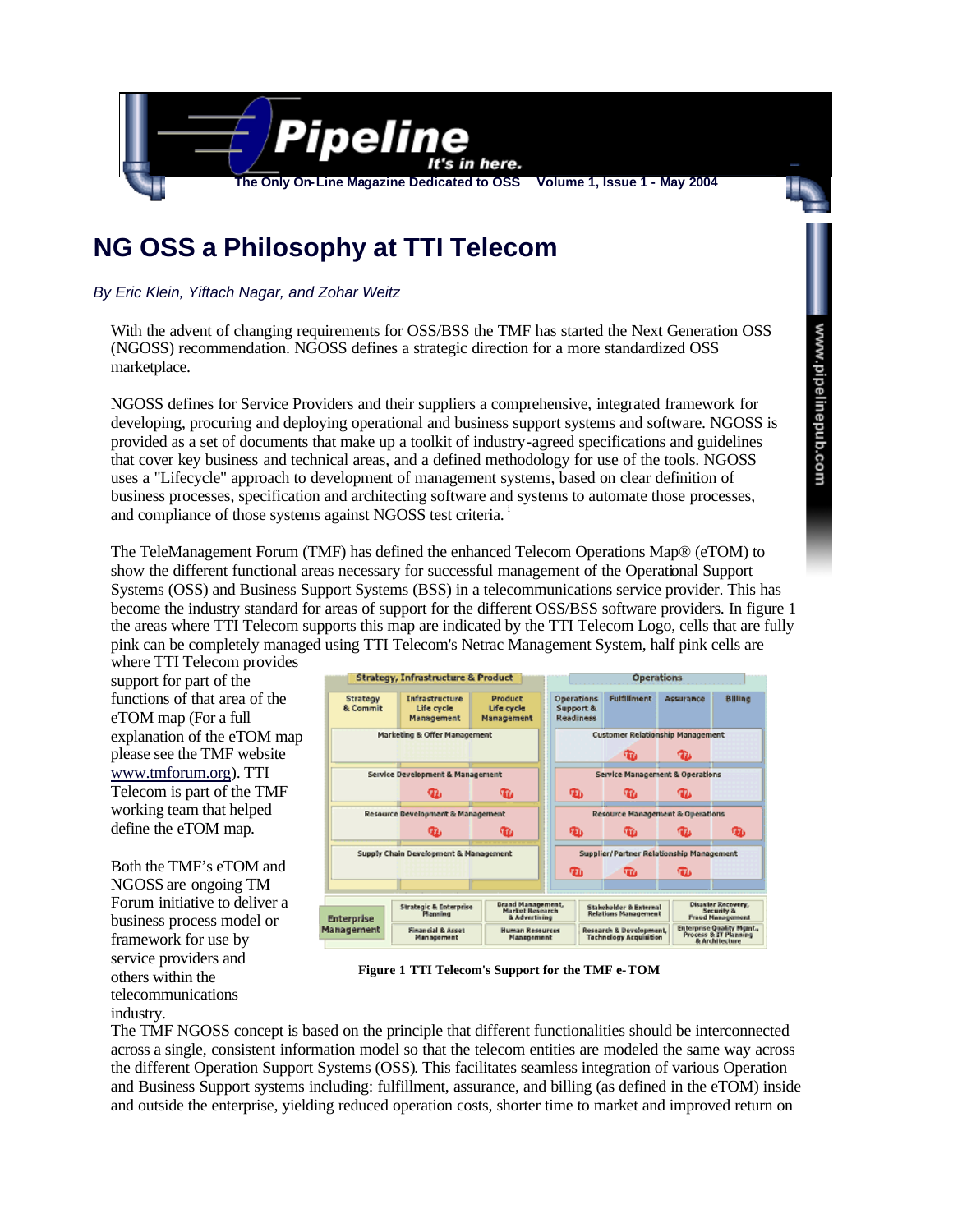investment. The use of a common information model promotes the introduction of new revenue-generating services and simplifies business processes along the life cycle of the service. For example: t he service is created and stored in the inventory complete with all SLA related parameters and this is in turn used to provide proper support for the performance and SLA management systems. For the past 11 years this has been the philosophy within theTTI Telecom's Netrac OSS system, one data model used by all of the functional modules.

TTI Telecom recognizes the potential value of NGOSS recommendations and is keeping a close eye on the relevant areas. Some areas of NGOSS are not completely defined yet, but as an active member of TMF, with representatives in the relevant working groups, TTI Telecom follows up closely on NGOSS advancements.

## **Solution Design & Integration delivered in the Contract Interface and Technology Neutral Architecture (TNA)**

Avshalom Ben-Zoor, AVP Product Management for TTI Telecom explains that while the TMF has rather successfully managed to establish its Multi-Technology Network Management (MTNM) set of recommendations (and specifically: TMF 814) as a common EMS-NMS interface "to-date, the industry has lacked standards defining the OSS-OSS interface. The OSS over Java (OSS/J) initiative is trying to address this space." Recently, the TMF has been trying to align MTNM and NGOSS information models in order to establish a consolidated information model for telecom management. TTI is a member of TMF MTNM group, working on the establishment of the recommendation and follows those efforts very closely. We intend to offer an XML over JMS based API, based upon TMF and OSS/J guidelines, to the extent possible.

The process of approving the new NGOSS recommendation is a long and arduous one, where the working group works on developing an agreement on the recommendation and then advancing this to the TMF President.

> *Where the work of a Program Team results in the production of a system, standard or other work output in documentary form, such document may, with the approval of the President, be submitted to the Corporate Members for approval.ii*

A simple majority is needed within the Program Team for the document to advance and another one is needed from the Corporate Members for the recommendation to become an officially sanctioned TMF Recommendation. Unfortunately these approvals can take time as the different Service Providers, Hardware and Software manufactures (like TTI Telecom) have different goals and requirements. But this is part of all standards approvals and shows that the process works, as it allows all members to voice their opinions and recommendations regardless of which aspect of the industry they represent.

One example of this is the adoption of OSS/J as the NGOSS standard. Some of the team members feel that although OSS/J meets the data model desired, they would prefer a more generic version that was not designed to be Java specific. This coupled with the fact that other Program Teams are also looking at OSS/J for other features means that it will require more discussion and agreement until this is advanced for approval as part of the NGOSS recommendation.

"Next generation is happening now," said Avichai (Avi) Levy, TTI Telecom's Senior VP of Global Marketing. "New technologies such as IP, Metro-Ethernet, next generation SDH/SONET are the driving force behind today's telecommunications world, empowering service providers to roll out a plethora of new innovative services."

Continued Levy: "Along with the enormous opportunities that next generation creates, it also poses immense cha llenges for service providers. At TeleManagement World (Dallas) TTI Telecom addressed these challenges head-on, and explained our next generation vision and roadmap. We discussed the next generation OSS framework (NGOSS) and how the Netrac NGOSS solution complies with the standards and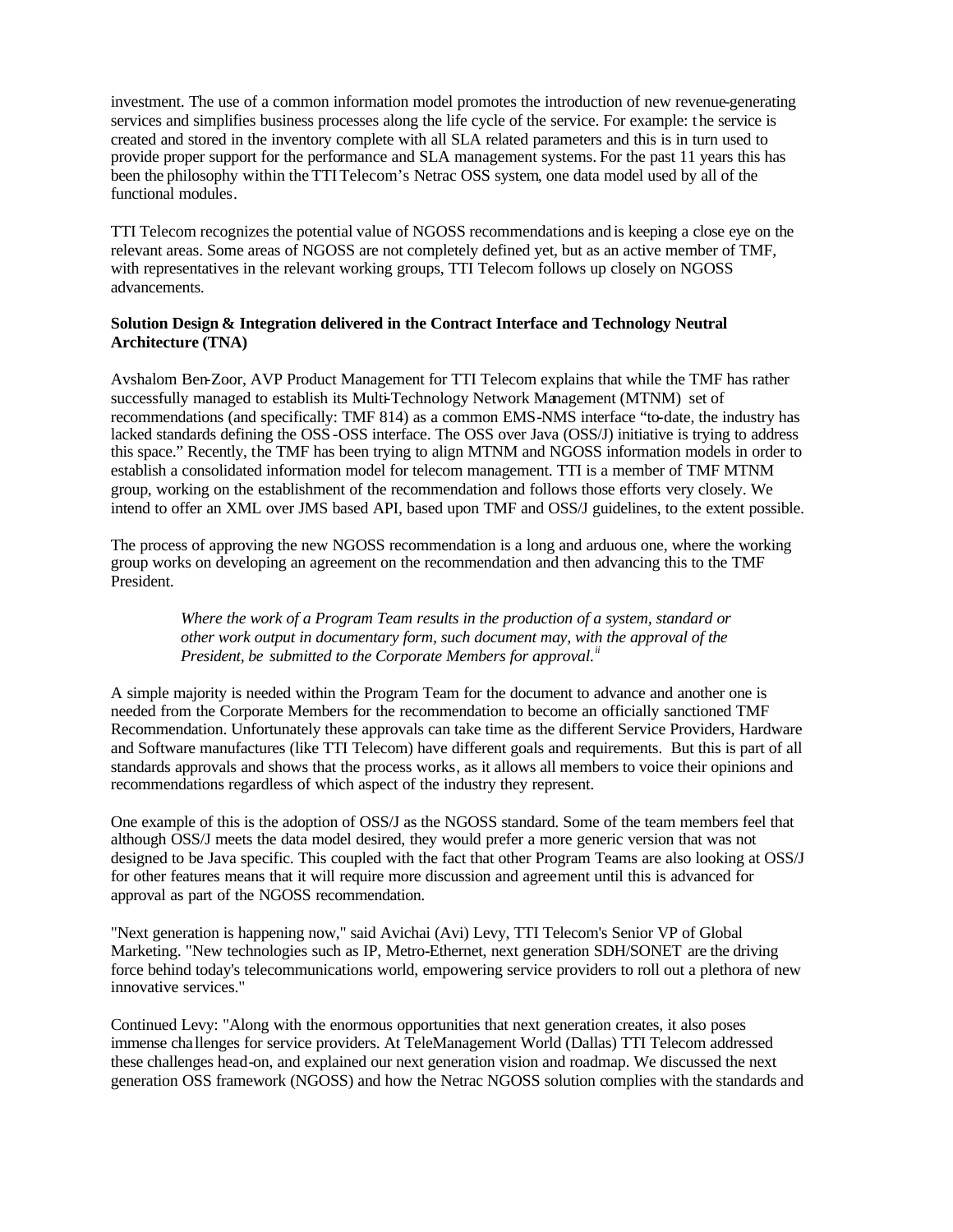requirements of NGOSS, and presented live demonstrations that showed how our NGOSS solutions operate under real-world conditions."

Over time the change from start-up service providers to established ones has resulted in a need to change the model of how OSS interoperates. When companies have nothing the single brand approach works fine, but when a provider already has some modules there is a need for a difference in approach to how the OSS will be designed. In these cases it is necessary to have the ability for products from different companies to interconnect and interoperate. The NGOSS recommendation is a step in the right direction. Other approaches have included different Application Programming Interfaces (APIs) for this interconnection. Over the years TTI Telecom has successfully interconnected to many different vendors software and understands that a company providing a complete end-to-end solution needs to have the modules tightly integrated while loosely coupled to allow this interconnection with  $3<sup>d</sup>$  party software.

# **About TTI Telecom**

TTI Team Telecom International Ltd. offers advanced, modular and integrated software products and services for Operations Support Systems ("OSS") and Business Support Systems ("BSS") to telecom service providers. TTI Telecom is uniquely positioned to bridge legacy and next-generation, network and service infrastructures with its Netrac -based service assurance, fulfillment and revenue assurance solutions. With Netrac, service providers can reduce operating costs, enhance profitability and launch new, revenuegenerating services more rapidly. Over 60 service providers worldwide have deployed TTI Telecom's solutions, supported by offices globally. For additional information, please visit www.tti-telecom.com.

TTI Telecom's Service Management family of products enables operators to understand services from the end-user's perspective. The Service Management products collect data from various OSS and BSS in an operator's environment, such as key performance indicators, alarms, call records, signaling and configuration data, test results, trouble tickets, and work orders. The network and service data is then correlated, analyzed and presented in Web-based reports and monitoring screens. This gives operators optimal visibility into real-time and historical service performance, allows them to pinpoint and pursue service degradations as they occur, and make improved service and capacity planning decisions.

Daphna Rosenthal will be presenting TTI Telecom End-To-End Service Management concept at the TMF Nice in session NMGT9 being held Wednesday, May 19, 2004 between 4:30 PM and 5:30 PM. The session is titled Multi Dimensional Assurance - Get the Right Perspec tive into your Network!

#### **About the Authors**

**Eric Klein** has a Masters of Science in Information Systems and a Bachelors of Business Administration in Management Information Systems, both from Pace University, New York, USA. He has taught classes at both the undergraduate and graduate level at Pace University in New York, USA and the Academic College of Tel Aviv – Yaffo, Israel in Practical Networking.

His practical experience in management consulting is from his experiences at Moran Stahl & Boyer in New York, and as a Senior Technical Consultant for MCI. Currently, Mr. Klein is Next Generation Solutions Manager for TTI Telecom. He is a member of the ISOC, the IETF (IPv6, Evolution of SNMP, SNMP Version 3, and IPv6 Operations working groups) and the IEC.

He has several articles published on various topics related to Telecommunications Management, including **Disaster Recovery: Lessons Learned - A New York Minute**, IEC Comprehensive Journal on Operations Support Systems: Solutions and Strategies for the Emerging Network, July 2003. (USA) **It Pays to Be Informed**, Voice & Data, October 2003. (India)

**Merging Network Operations Centres: The hardware and software are the easy parts**, Convergence Plus, October 2003. (India)

He can be reached at **EricK@TTI-Telecom.com**